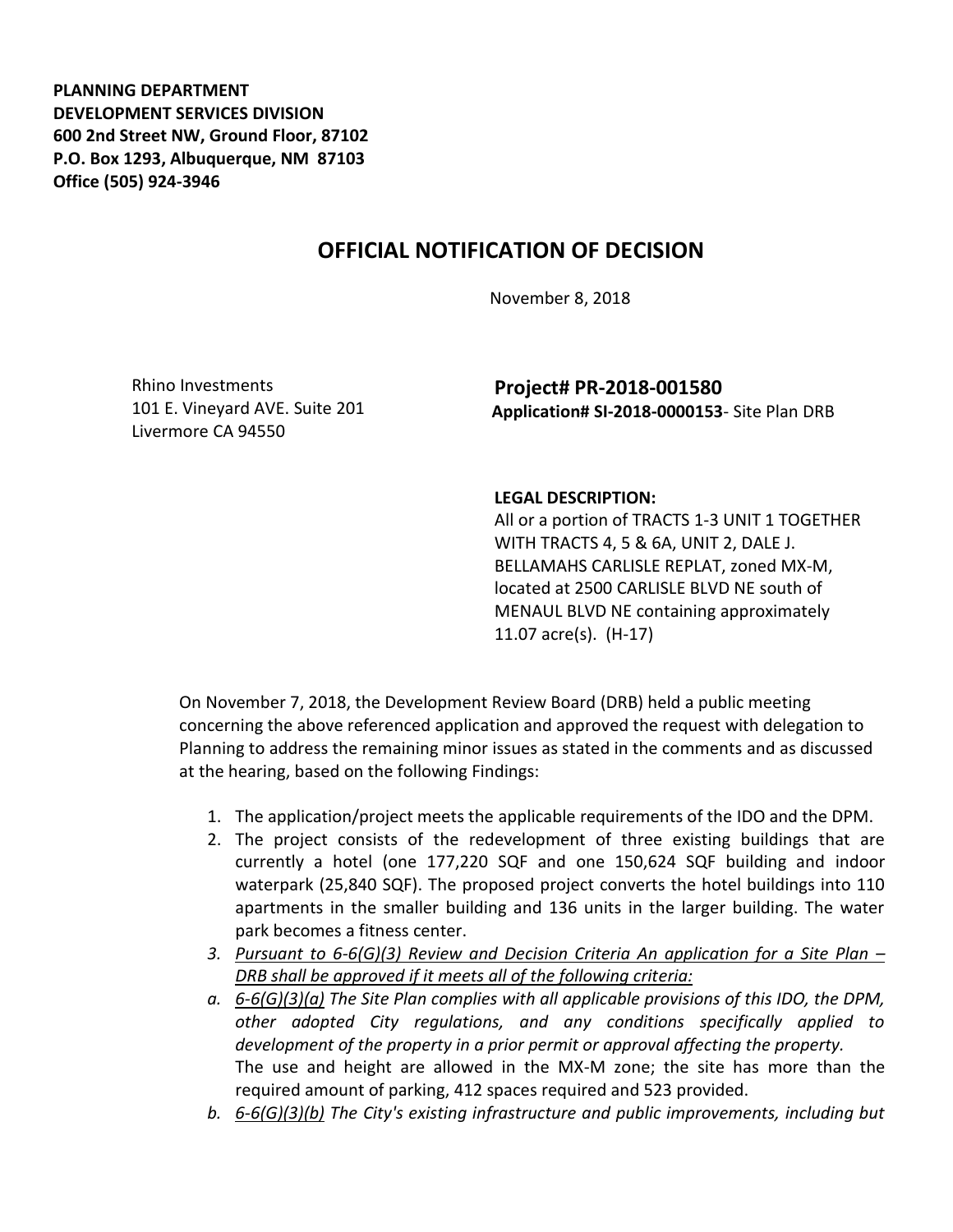Official Notice of Decision Project # PR-2018-001580 PR-2018-00153, November 8, 2018 Page 2 of 3

> *not limited to its street, trail, drainage, and sidewalk systems, have adequate capacity to serve the proposed development, and any burdens on those systems have been mitigated to the extent practicable.* The site has access to existing urban infrastructure. A traffic Impact study was not required and the site has service from ABCWUA.

- *c. 6-6(G)(3)(c) The Site Plan mitigates any significant adverse impacts on the surrounding area to the maximum extent practicable.* This redevelopment adds additional landscaping and pedestrian amenities.
- 4. The applicant complied with the notification requirments of the IDO.
- 5. Site Plan is valid 7 years from DRB approval. An extension may be requested prior to the expiration date.

## **Conditions:**

- 1. The landscape plan shall meet all the requirements of the IDO unless an Alternative Landscaping plan is approved by the Planning Director in accordance with IDO Section 14-16-5-6(C)(16) or a variance to the 25-foot spacing requirement for shade trees along required pedestrian walkways is approved by the Zoning Hearing Examiner.
- 2. The site plan and landscape plan shall be updated to reflect the use of a 3 to 4 foot tall wall as the parking lot edge buffer along Carlisle Blvd.
- 3. The applicant must obtain Planning signature by December 12, 2018 or the case will be scheduled for the next DRB hearing and can be denied per the DRB Rules of Procedure.

APPEAL: If you wish to appeal this decision, you must do so within 15 days of the DRB's decision or by **NOVEMBER 22, 2018.** The date of the DRB's decision is not included in the 15-day period for filing an appeal, and if the  $15<sup>th</sup>$  day falls on a Saturday, Sunday or Holiday, the next working day is considered as the deadline for filing the appeal.

For more information regarding the appeal process, please refer to Section 14-16-6-4(U) of the Integrated Development Ordinance (IDO). A Non-Refundable filing fee will be calculated at the Land Development Coordination Counter and is required at the time the appeal is filed.

You will receive notification if any person files an appeal. If there is no appeal, you can receive Building Permits at any time after the appeal deadline quoted above, provided all conditions imposed at the time of approval have been met. Applicants submitting for building permit prior to the completion of the appeal period do so at their own risk. Successful applicants are reminded that there may be other City regulations of the IDO that must be complied with, even after approval of the referenced application(s).

Sincerely,